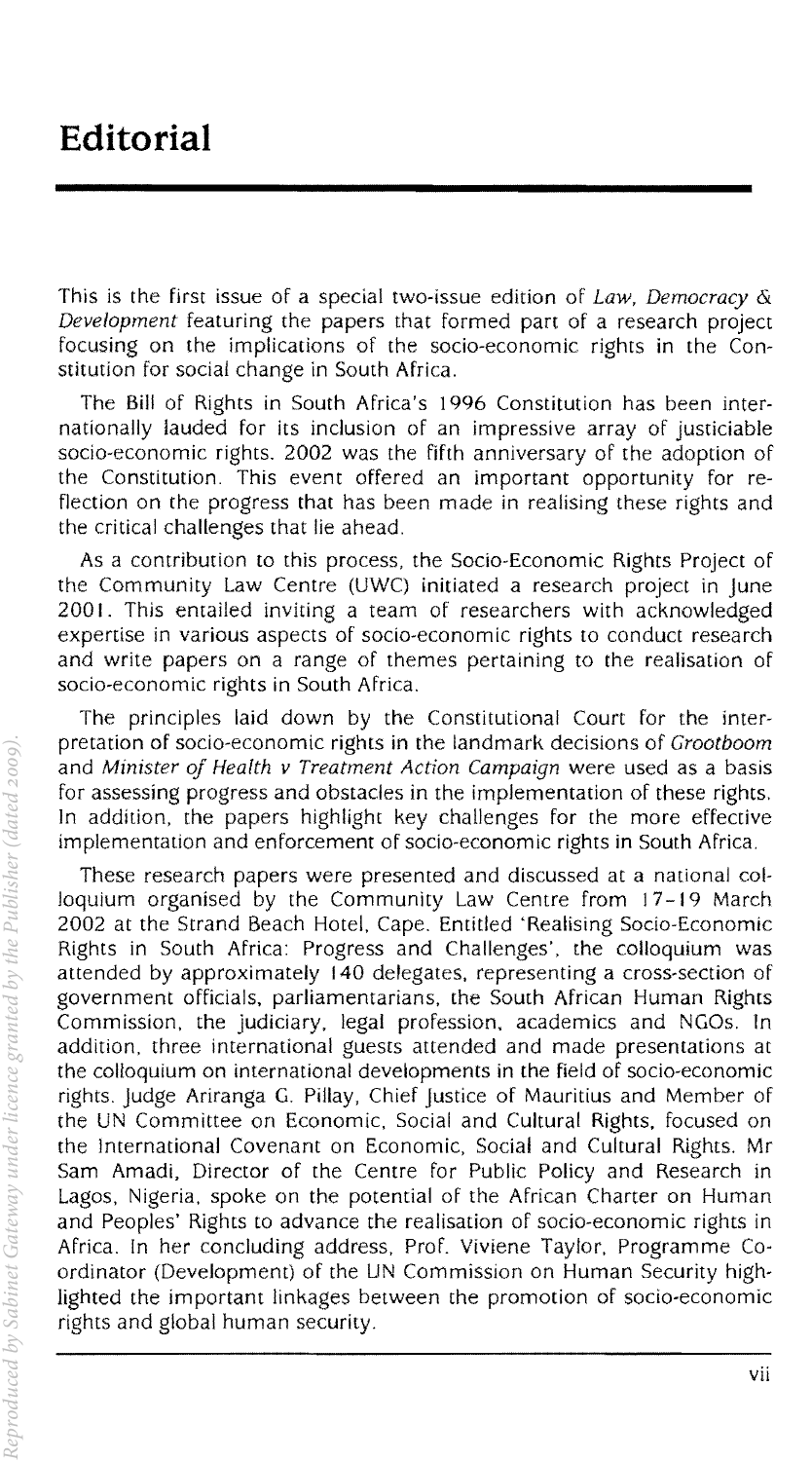The discussion and responses received from the colloquium delegates to the research papers were invaluable to the researchers in the papers' development and finalisation.

A special edifion of the flagship publication of the Socio-Economic Rights Project, *ESR Review*, (vol 3(1), July 2002), was devoted to the research project and colloquium. It features the presentations of the international guests as well as a synthesis of the key themes and challenges for government and civil society emerging from the various research papers and the discussions at the colloquium. Entitled *Socio-Economic Rights and Transformation in South Africa,* the special edition can be accessed at www.communitylawcentre.org.za/ser/esr\_previous.php

The research papers, review laws. policies, programmes and their implementation in various sectors against the standard of reasonableness established by the Constitutional Court in the abovementioned socioeconomic rights cases. There were rapid and often far-reaching changes in the legal and policy environment, and even the jurisprudence relevant to the various papers, in the period between the project's inception and the finalisation of the papers for publication. Many of the papers had to be updated after the colloquium in rhe light of the subsequent judgment of the Court in the TAC case and some had to be substantially revised in the light of changes in law and policy, The papers represent a snapshot of developments as at the end of October 2002, Despite the on-going evolution in social policy, the papers contain valuable insights into how the jurisprudence on socio-economic rights should guide the formulation and implementation of laws, policies and programmes aimed at realising these rights, In some instances, they highlight how the jurisprudence itself could be developed to provide clearer guidance to government on its constitutional obligations to realise socio-economic rights,

The project was fortunate to have a committed team of reference group members who are themselves leading figures in the promotion of socioeconomic rights in South Africa (see box below). They gave advice on the general direction of the project and assisted the authors with information, materials and comments on earlier drafts of their papers, We particularly acknowledge the contribution of Prof. David Sanders in suggesting the inclusion of a specific research paper on the political economy of realising socio-economic rights in South Africa. Many of the anonymous referees also went beyond the call of duty in providing detailed comments and information to the authors.

On behalf of the Community Law Centre, I extend a special word of thanks to the Ford Foundation for funding this research project and colloquium. We particularly appreciate the support and encouragement of Alice Brown of the Ford Foundation.

We hope that this project's work will be useful to both public institutions and civil society in their efforts to build a better life for all.

Sandra Liebenberg Editor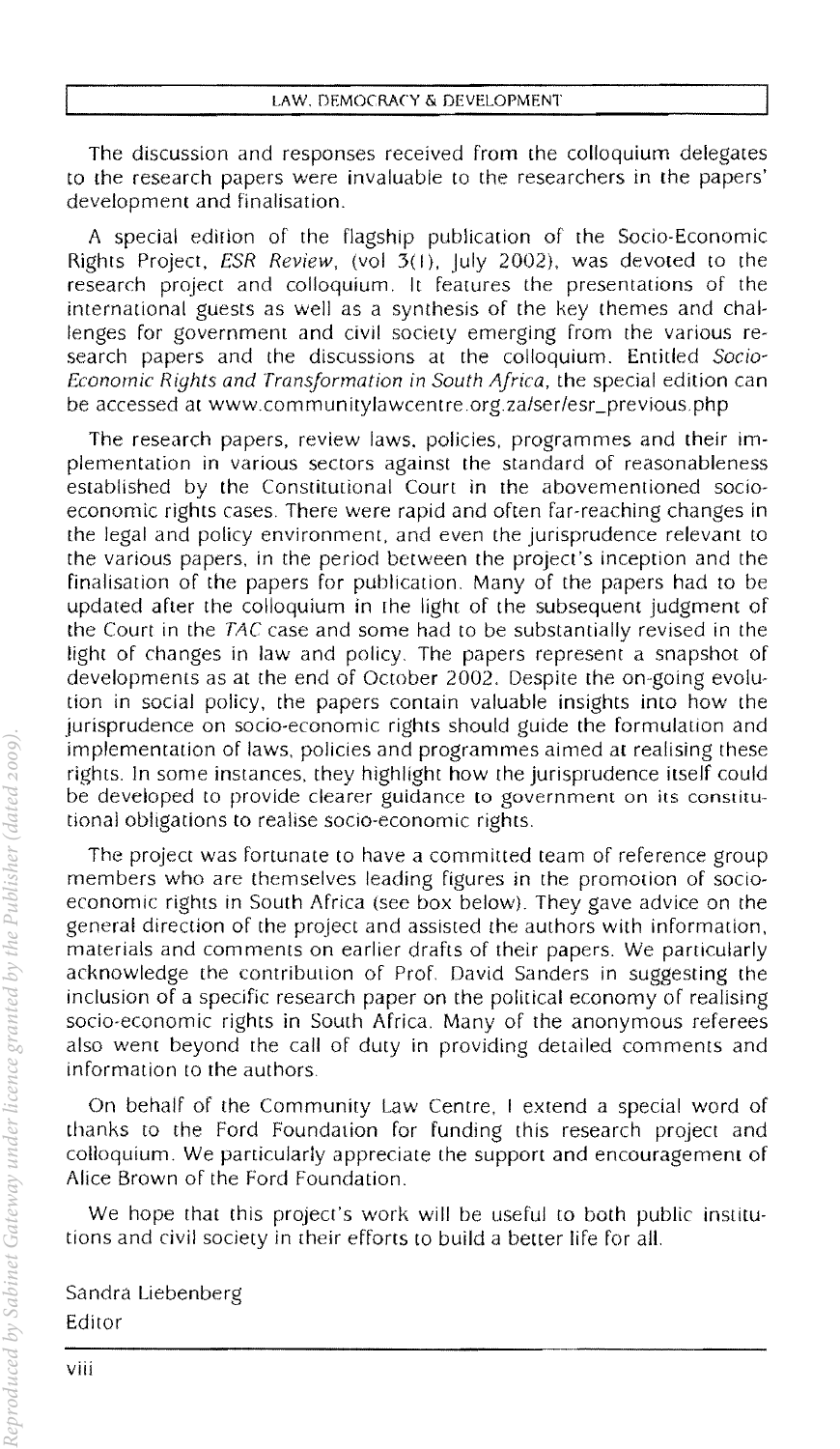## Reference Group Members

Charlotte McClain is a Commissioner of the SA Human Rights Commission, Oupa Bodibe is Coordinator in the secretariat of the Congress of South African Trade Unions (COSATU)

Geoff Budlender is with the Constitutional Litigation Unit of the Legal Resources Centre.

David Sanders is Director of the School of Public Health, University of the Western Cape.

Kgomosoane Mathipa is Director: Legal Services, National Department of Water Affairs & Forestry.

**Zackie Achmat** is national chairperson of the Treatment Action Campaign (TAC). Salim Vally is with the Education Policy Unit at Wits University.

# Synopsis of articles

Sandra Liebenberg reviews the emerging jurisprudence of the Constitutional Court on socio-economic rights through the three leading cases on these rights: Soobramoney, Grootboom, and Minister of Health v TAC. She argues that the strategic importance of socio-economic rights as tools in antipoverty initiatives will diminish if the courts fail to protect them as vigorously as they do the other rights in the Bill of Rights, In each case, the Court's jurisprudence is evaluated to determine to what extent it supports the struggle of ordinary individuals and civil society organisations against poverty. The paper also seeks to identify key areas where the jurisprudence can be developed to make it more responsive to the needs of the poor. She highlights the key elements of the reasonableness review in respect of programmes to realise socio-economic rights and identifies the opportunities and challenges created by this jurisprudence. However, she argues that the Court's rejection of the notion of minimum core obligations will make it very difficult for indiViduals living in extreme poverty to use litigation as a strategy to get immediate relief, There is also a danger that the state will fail to prioritise the basic socio-economic needs of vulnerable groups without the Court affirming this constitutional obligation. The only role envisaged by the Court for minimum core obligations is possibly as a factor in assessing the reasonableness of government measures. This does not relieve individuals of the Formidable burden of establishing the unreasonableness of the state's social programmes, nor does it entitle them to direct individual relief. She concludes that while the Court has developed clear and useful criteria for a reasonable government programme to realise socio-economic rights, it is regrettable that it has unnecessarily limited the potential of these constitutional rights to contribute to a better quality of life for all.

Edgar Pieterse and Mirjam van Donk are chiefly concerned with the question of whether the post-apartheid South African state has the organisational and political ability to achieve a rupture with the past to ensure the progressive realisation of socio-economic rights, as provided for in the Constitution. However, the issue of state capability to promote social development cannot be delinked from civil society activism to use, define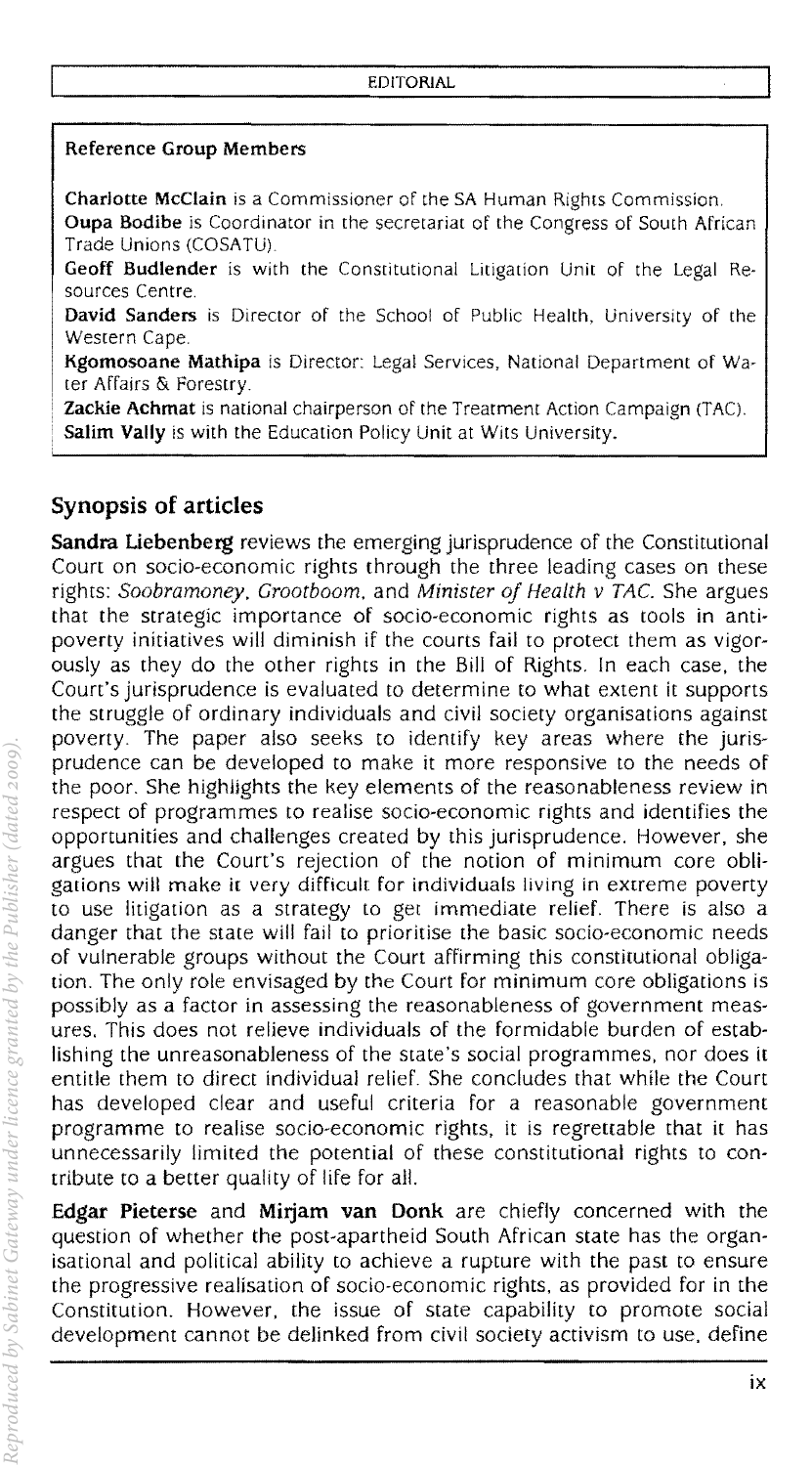and expand the political space to advance the fulfilment of socioeconomic rights and pro-poor policies in general. The paper reviews state capability and civil society engagement in the context of specific historical and political-economic episodes of South Africa's transition.

Given the inter-related nature of socio-economic rights, the concept of integrated development seems particularly useful to guide public sector involvement in the realisation of these rights. The paper concludes that there are serious limitations in state capability to, firstly, articulate a coherent policy agenda on integrated development and. secondly. translate such an agenda into a practical programme of implementation. Similarly. after reviewing examples of civil society activism. the paper argues that few recent civil society campaigns have been able to combine effective social mobilisation with the promotion of location-specific delivery on socio-economic rights. The paper concludes by identifying a set of fundamental questions that are central to the continuing dialogue on the realisation of socio economic rights.

**Kam Chetty** examines the public finance implications of the socioeconomic rights contained in the South African Constitution and the evolving jurisprudence on these rights. With reference to the three main Constitutional Court judgments on socio-economic rights. he analyses the obligations placed on the government and highlights five key public finance issues that influence the realisation of socio-economic rights. The first acknowledges the difficulty of addressing socio-economic rights in the post-apartheid context, particularly the difficulty of addressing the deeply rooted social and economic inequality and massive public service backlogs in the context of significant institutional and resource constraints. The second issue explores the significance of the two types of constitutional obligations imposed by the socio-economic rights provisions in the Constitution: those rights qualified by resource constraints and the unqualified rights, such as children's socio-economic rights. The third provides a brief overview of the key economic factors that underpin resource availability and the approach taken by the courts in reviewing resource questions. Fourth. he derives a Framework for assessing the reasonableness of policy from the three judgments. This includes examining intergovernmental fiscal relations. the robustness of government programmes and their accompanying financial plans, as well as their potential to exclude vulnerable groups, for example, children and people living in desperate need. Finally, the paper analyses the trends in public expenditure, providing a framework for assessing whether public expenditure cuts can be justified or described as retrogressive measures.

In conclusion, he argues that an approach that relies exclusively on litigation is inadequate to foster the realisation of socio-economic rights. Of critical importance is the need to develop effective monitoring mechanisms for the public finance dimensions of socio-economic rights.

**Kameshni Pillay** argues that, despite the Grootboom judgment being hailed as a milestone victory for the poor and landless people of South Africa, it has not (at the date of writing) resulted in the state implementing a comprehensive national programme that provides accelerated access to land for people in desperate and crisis situations. This inaction on the part of

x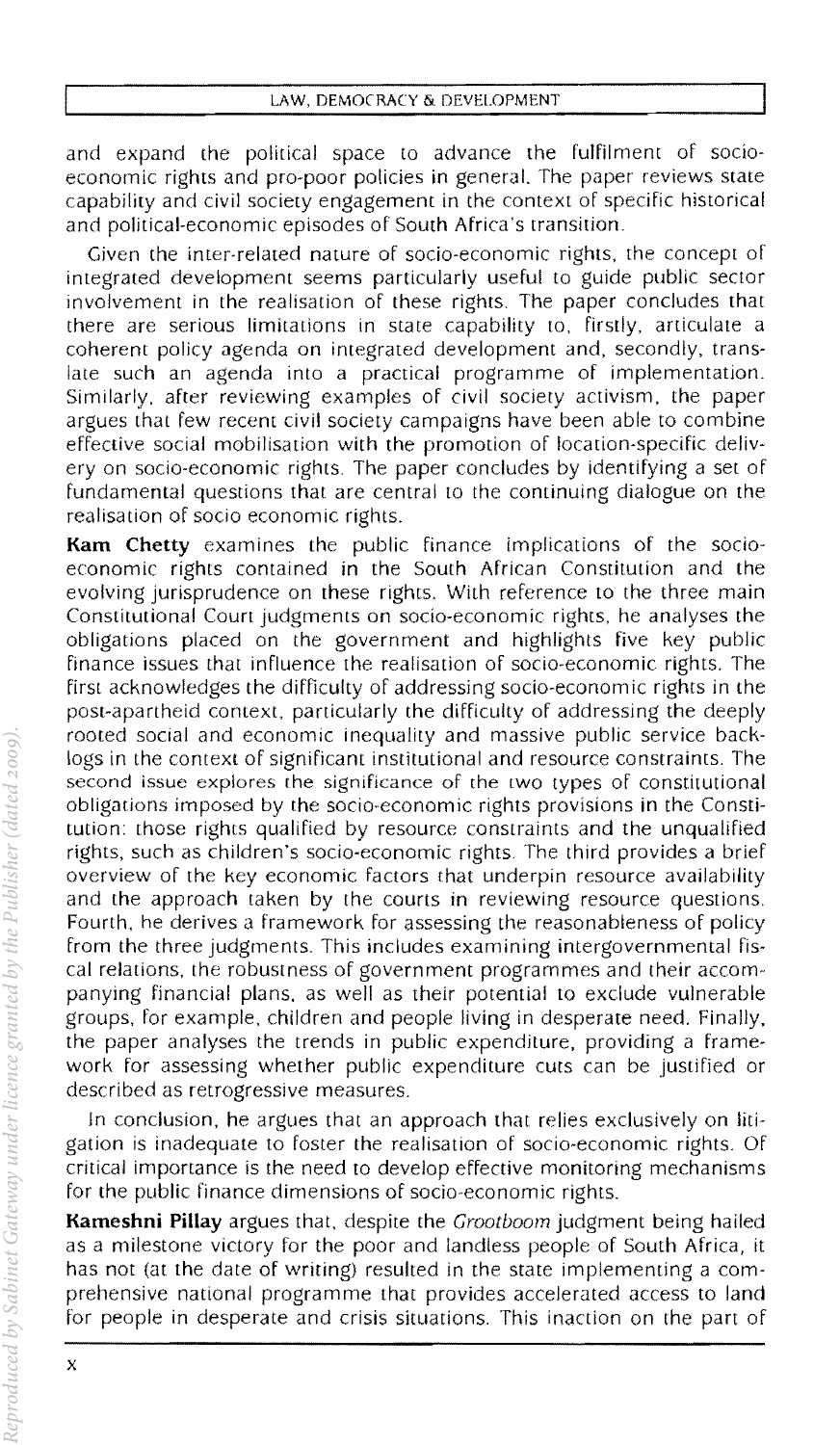### EDITORJAL

the state can be at least partially attributed to the Fact that the order handed down by the Constitutional Court in *Grootboom* stopped short of compelling the state to take steps to rectify the unconstitutionality inherent in its housing programme, *Grootboom* demonstrates clearly that if the judiciary does not adopt a robust approach by compelling the other branches of the state to act to meet its constitutional obligations, court orders will be ineffective in addressing the unconstitutionality identified, The judiciary will therefore run the risk of failing in its constitutional obligation to respect, protect, promote and fulfill the rights enshrined in the Bill of Rights, The mandatory orders handed down in *Minister of Health v Treatment Action Campaign* are an improvement in the remedial jurisprudence of the Constitutional Court on socio-economic rights. However, the Court declined to include a structural interdict because **it** found that there was no reason to believe that the government would not respect and execute its orders, The author argues that this stance was unjustified given the facts of the case and the questionable implementation of the *Grootboom* judgment.

**Edward Lahiff** and **Sam Rugege** assess South African land reform policy in the light of the *Grootboom* and *Treatment Action Campaign* judgments. Particular emphasis is placed on the land redistribution programme, which seeks to give effect to section 25(5) of the South African Constitution, The authors commence by analysing the constitutional, legislative and policy framework for redistribution in both urban and rural areas. Taking their lead from the *Grootboom* judgment, they pose the question 'is the land redistribution programme reasonable?' They seek to answer this question through examining key aspects of the programme, the targets set by government and the resources allocated to it. Thereafter they proceed to explore the specific provisions made for landless people in desperate need and those living in intolerable conditions, Their key findings are that current land redistribution policy is not adequate to effect a fundamental transformation of racial inequality in land holding and that no specific provision has been made for people in desperate need, In order to achieve these objectives, the authors argue, a more interventionist approach is required by the state to pro-actively acquire land in areas of high demand. In addition, new mechanisms will be required to make land available more rapidly to historically disadvantaged individuals and groups both for large- and small-scale agriculture, as well as for residential purposes.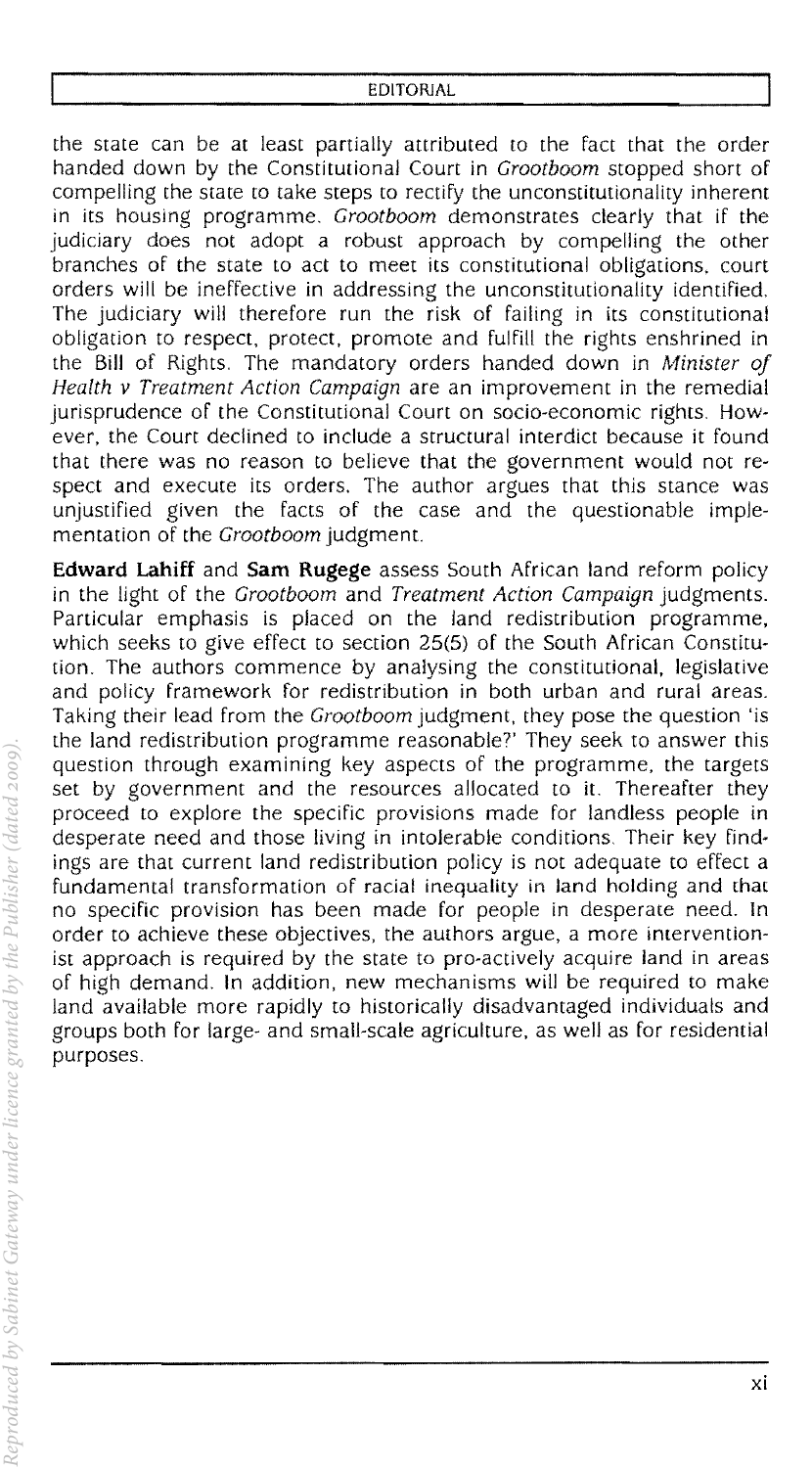# **Editorial**

Ceci est la premiere livraison d'une edition speciale en deux livraisons de *Law, Democracy* & *Development* presentant les articles qui faisaient panie d'un projet de recherche se concentrant sur les consequences des droits socio-économiques contenus dans la Constitution pour le changement social en Afrique du Sud.

La Charte des Oroits contenue dans la Constitution sud africaine de 1996 a ete internationalement louee pour sa prise en compte d'une gamme impressionnante de droits socio-economiques jusriciables. 2002 a ere I'annee du cinquieme anniversaire de I'adoption de la Constitution. Cet evenement a offert une opportunité importante pour la réflexion sur les progres qui ont ete faits dans la realisation de ces droits et dans celie des défis cruciaux que l'avenir réserve.

En tant que contribution a ce processus, Ie Socio-Economic Rights Project du Community Law Centre (UWC) a lance un projet de recherche en juin 2001. Ceci a implique I'invitation d'une equipe de chercheurs, aux competences reconnues dans divers domaines des droits socioéconomiques, à mener des recherches et écrire des articles sur un eventail de thèmes se rapportant à la réalisation des droits socio-économiques en Afrique du Sud.

Les principes établis par la Cour constitutionnelle, dans les décisions phares *Grootboom* et *Minrstre de la Sante contre Treatment Action Campaign,* pour I'interpretation des droits socio-economiques, ont servi de base pour evaluer les progres et les obstacles dans la mise en ceuvre de ces droits. De plus, les articles soulignent les defis cles pour une mise en ceuvre et une application plus efficace des droits socio-economiques en Afrique du Sud.

Ces recherches ont été présentées et discutées lors d'un colloque national organise par Ie Community Law Centre du 17 au 19 mars 2002 a l'hôtel Strand Beach, au Cap. Intitulée « Réalisation des droits socioeconomiques en Afrique du Sud: Progres et defis », Ie coUoque a reuni environ 140 délégués, représentant un echantillon, d'officiels gouvernement, du parlement, de la Commission sud africaine des droits de I'homme, du pouvoir judiciaire, du corps judiciaire, d'universitaires et d'ONG. De plus, trois invites inrernationaux ont participe et fait des exposes lors du colloque sur les developpements internationaux dans Ie domaine des droits socio-economiques. Le juge Ariranga G. Pillay, President de la Cour Supreme de I'ile Maurice et membre du Comite des Nations Unies sur les droits economiques, sociaux et culturels, s'est concentre sur Ie Pacte Imernational sur les Oroits Economiques, Sociaux et Culturels. M. Sam Amadi. Oirecteur du Cemre pour la Recherche et la Politique Publique a Lagos, Nigeria, s'est exprime sur Ie potentiel de la Charte africaine sur les droits de l'homme et des peuples pour faire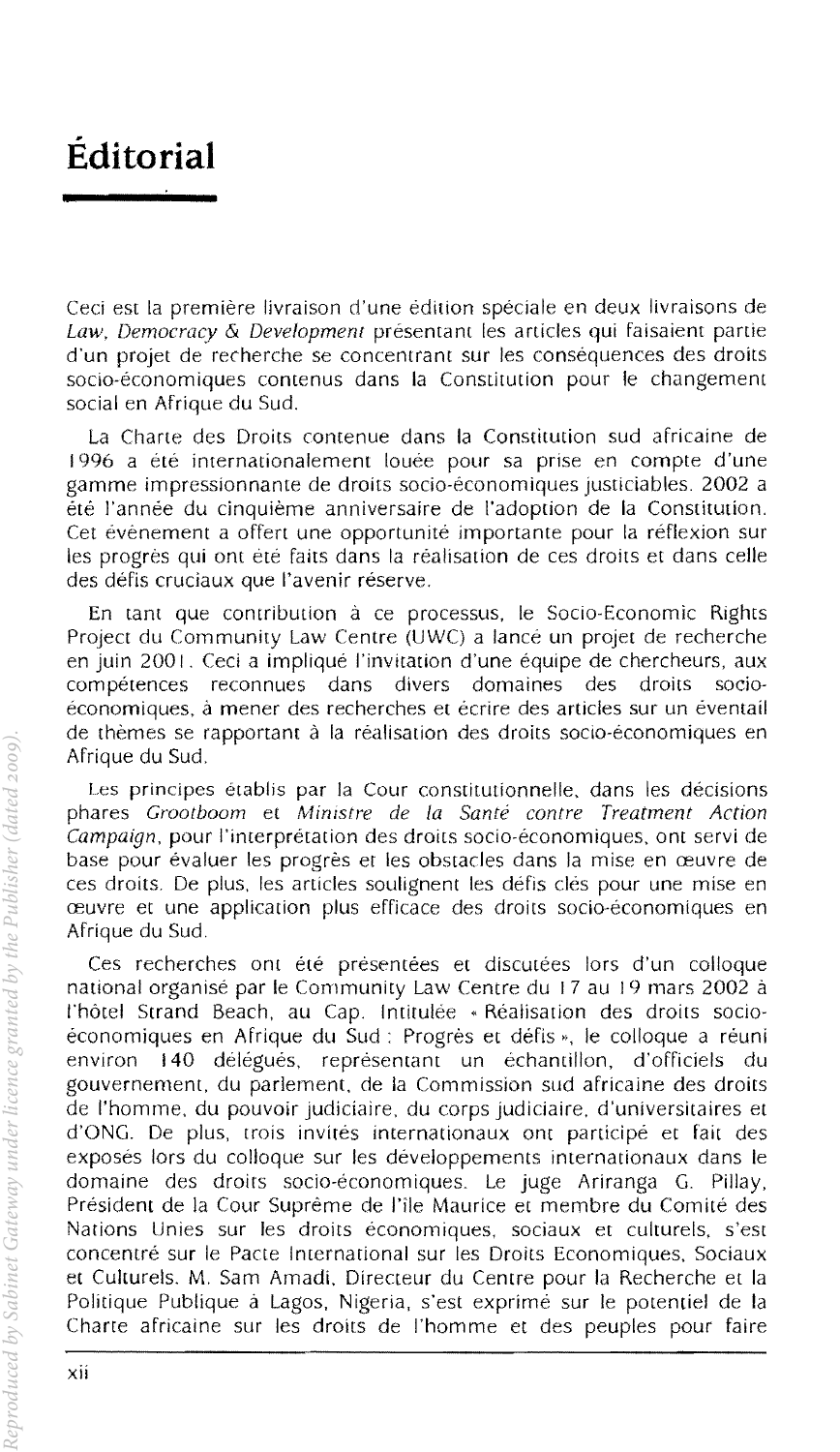#### EDITORIAL

progresser la prise en compte des droits socio-economiques en Afrique. Dans son discours de conclusion, Ie professeur Viviene Taylor, coordinatrice de programmes (developpement) de la Commission des Nations Unies sur la sécurité humaine a souligné les liens importants entre la promotion des droits socio-économiques et la sécurité humaine globale.

Le débat et les réactions des délégués du colloque aux articles de recherche ont été d'une valeur inestimable pour les chercheurs lors de la rédaction et de la dernière mise au point des articles.

Une edition speciale de la publication vedette du Socio-Economic Rights Project, la ESR Review, (vol. 3(1), juillet 2002), a été consacrée au projet de recherche et au colloque. Elle presente les exposes des invites internationaux et une synthèse des thèmes et défis clés pour le gouvernement et la societe civile, decoulant des divers articles et des debats lors du colloque. Intitulee Droits socio-economiques et transformations en Afrique du Sud, l'édition spéciale peut être consultée sur le site www.communitylawcentre.org.za/ser/esr\_previous.php

Les articles examinent les lois, les politiques, les programmes et leur mise en oeuvre dans des secteurs varies par rapport au standard de rationalité établi par la Cour constitutionnelle dans les procès relatifs aux droits socio-économiques susmentionnés. Il y a eut des changements rapides et souvent de longue portée dans l'environnement de politique générale et juridique, et même dans la jurisprudence pertinente pour les divers articles, dans la periode entre les debuts du projet et la derniere mise au point des articles en vue de la publication. Beaucoup d'articles ont dù être remis à jour après le colloque à la lumière du jugement ultérieur de la Cour dans le procès TAC et certains ont dû être substantiellement modifies a la lumiere des transformations dans la loi et dans la politique générale. Les articles représentent un panoramique des évènements tels qu'a la fin du mois d'octobre 2002. Malgre I'evolution perpetuelle dans la politique sociale, les articles contiennent des idées précieuses sur la manière dont la jurisprudence sur les droits socio-économiques devrait guider l'eiaboration et la mise en ceuvre des lois, politiques et programmes destinés à réaliser ces droits. Dans certains cas, ils soulignent la maniere dont la jurisprudence elle-meme pourrait etre developpee pour fournir des directives plus claires au gouvernement sur ses obligations constitutionnelles de réaliser les droits socio-économiques.

Le projet a eu la chance d'être doté d'une équipe de membres du groupe de référence dévouée, membres qui sont eux même des figures dominantes dans la promotion des droits socio-economiques en Afrique du Sud (voir cadre ci-dessous). lis ont prodigue des conseils sur l'orientation générale du projet et assisté les auteurs à l'aide d'informations, de documents, et de commentaires sur les premieres ebauches de leurs articles. Nous remercions particulierement la contribution du ProFesseur David Sanders, dans la suggestion de l'insertion d'un article spécifique sur l'économie politique de la réalisation des droits socio-économiques en Afrique du Sud. Plusieurs des personnes avant fourni des références sont également aller au-delà de l'appel du devoir, en Fournissant des commentaires detailles et des inFormations aux auteurs.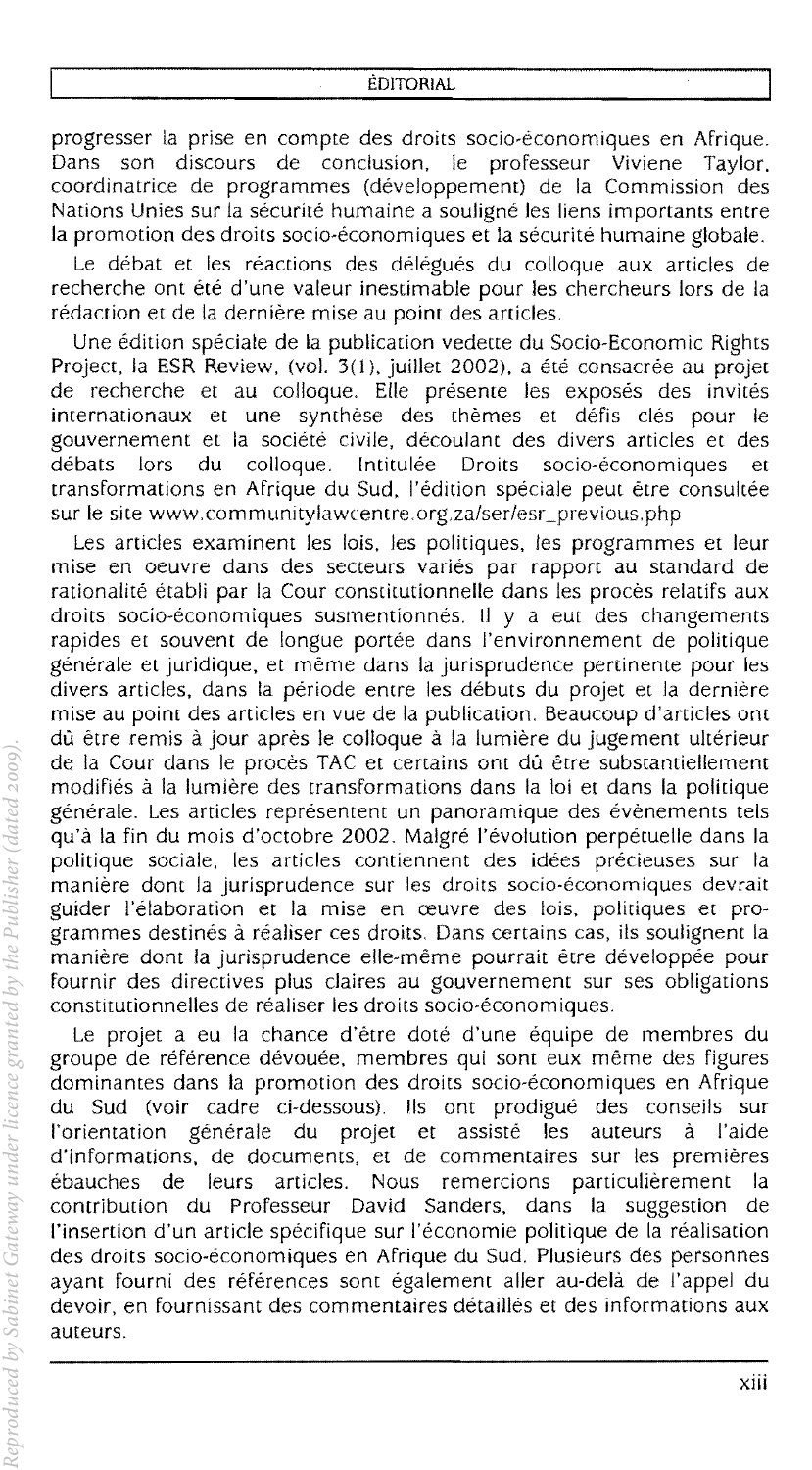Au nom du Community Law Centre, j'etends un mot special de remerciement à la Fondation Ford pour avoir financé ce projet de recherche et Ie colloque, Nous sommes particulierement reconnaissant du soutien et des encouragements de Alice Brown de la Fondation Ford.

Nous espérons que le travail de ce projet sera utile à la fois aux institutions publiques et à la société civile, dans leurs efforts pour construire une vie meilleure pour tous.

Sandra Liebenberg Editeur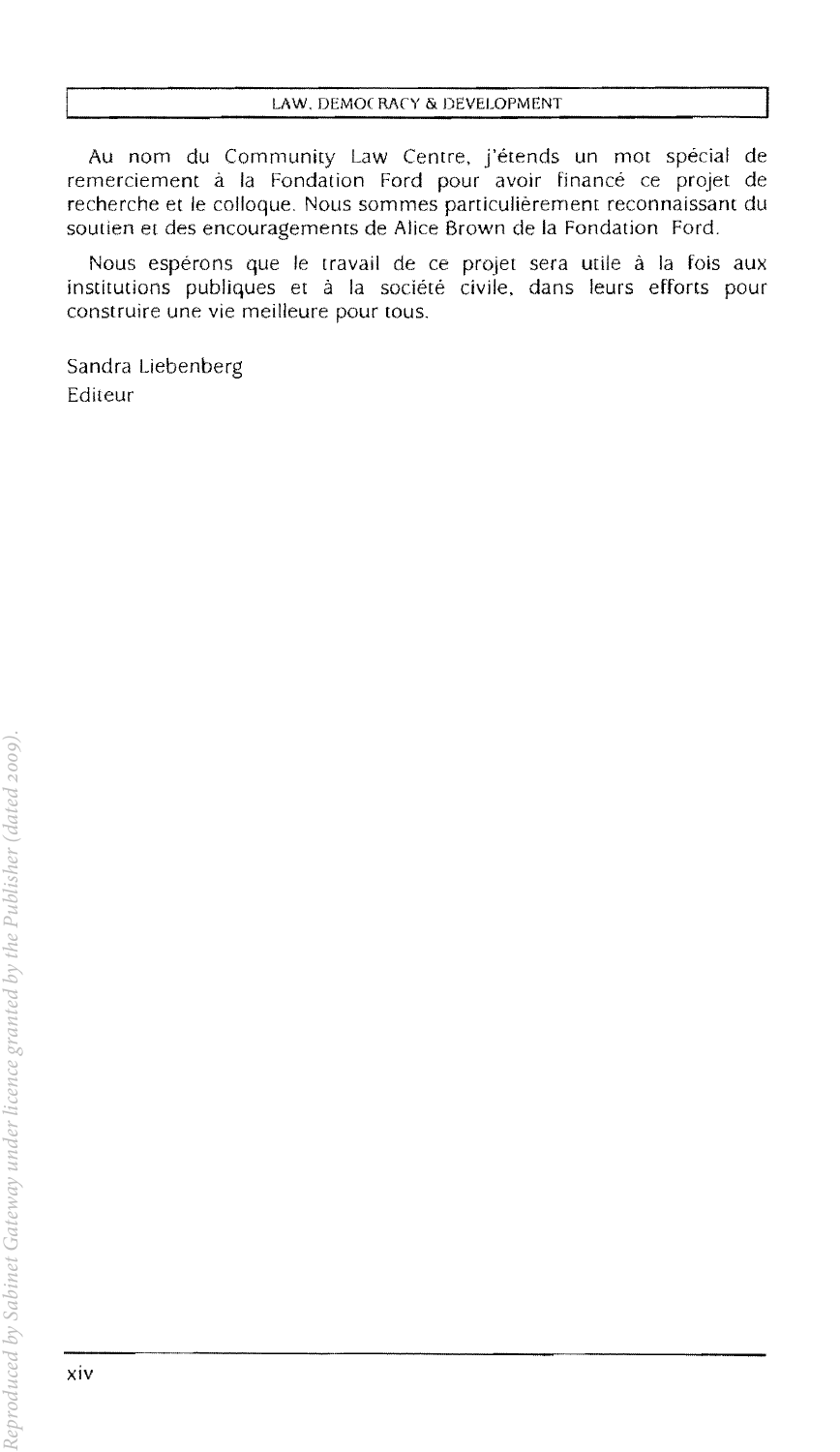## Membres du groupe de référence

Charlotte McClain est Commissaire à la Commission des droits de l'homme sud africaine.

Oupa Bodibe est Coordinateur au secretariat du Congres des Syndicats de Commerce Sud Africains (COSATU)

Geoff Budlender fait partie de l'unité de contentieux constitutionnel du Centre de Documentation juridique.

David Sanders est directeur de l'Ecole de Santé Publique, UWC.

Kgomosoane Mathipa est directeur du service juridique au Departement National des Eaux et Forets.

Zackie Achmat est président au niveau national de Treatment Action Campaign  $(TAC)$ .

Salim Vally fait partie de l'Education Policy Unit à l'Université de Wits

## **Resume des articles**

Sandra Liebenberg passe en revue la jurisprudence naissante de la Cour Constitutionnelle sur les droits socio-économiques à travers les trois procès majeurs sur ces droits :

Soobramoney, Grootboom et Ministre de la santé contre TAC. Elle soutient que l'importance stratégique des droits socio-économiques en tant qu'instruments dans les initiatives anti-pauvrete diminuera si les tribunaux échouent à les protéger aussi vigoureusement que les autres droits contenus dans la Charte des droits. Dans chaque proces, la jurisprudence de la Cour est évaluée pour déterminer jusqu'à quel point elle soutient le combat contre la pauvreté des individus ordinaires et des organisations issues de la société civile. L'article cherche également à identifier les domaines clés dans lesquels la jurisprudence peut être développée à fins de la rendre plus proche des besoins des pauvres. Elle souligne les éléments clés de l'examen du bien-fondé (reasonableness review) pour ce qUi est des programmes destines a realiser les droits socio-économiques et identifie les opportunités et les défis créés par cette jurisprudence. Toutefois, elle soutient que le rejet par la Cour de la notion d'obligations fondamentales minimales rendra tres diffieile. aux individus vivant dans une pauvreté extrême, l'utilisation du contentieux comme une strategie pour obtenir des aides soeiales immediates. II existe egalement un danger que, sans I'affirmation par la Cour de cerre obligation eonstitutionnelle, l'Etat faillisse à faire des besoins socio-économiques des groupes vulnérables une priorité. Le seul rôle envisagé par la Cour pour les obligations fondamentales minimales est, peut-etre, eelui de simple element dans I'evaluation du bien-fonde des mesures prises par Ie gouvernement. Ceci ne soulage pas les individus du formidable fardeau d'etabllr I'illegitimite (unreasonableness) des programmes sociaux de l'Etat, et ne leur donnera pas non plus droit a des aides sodales individuelles directes.

Elle eonclut qu'alors meme que la Cour a developpe des criteres clairs et utiles pour qu'un programme legitime du gouvernement realise les droits socio-économiques, il est regrettable qu'elle ait inutilement limité la portée de ces droits constitutionnels contribuant à une meilleure qualité de vie pour tous.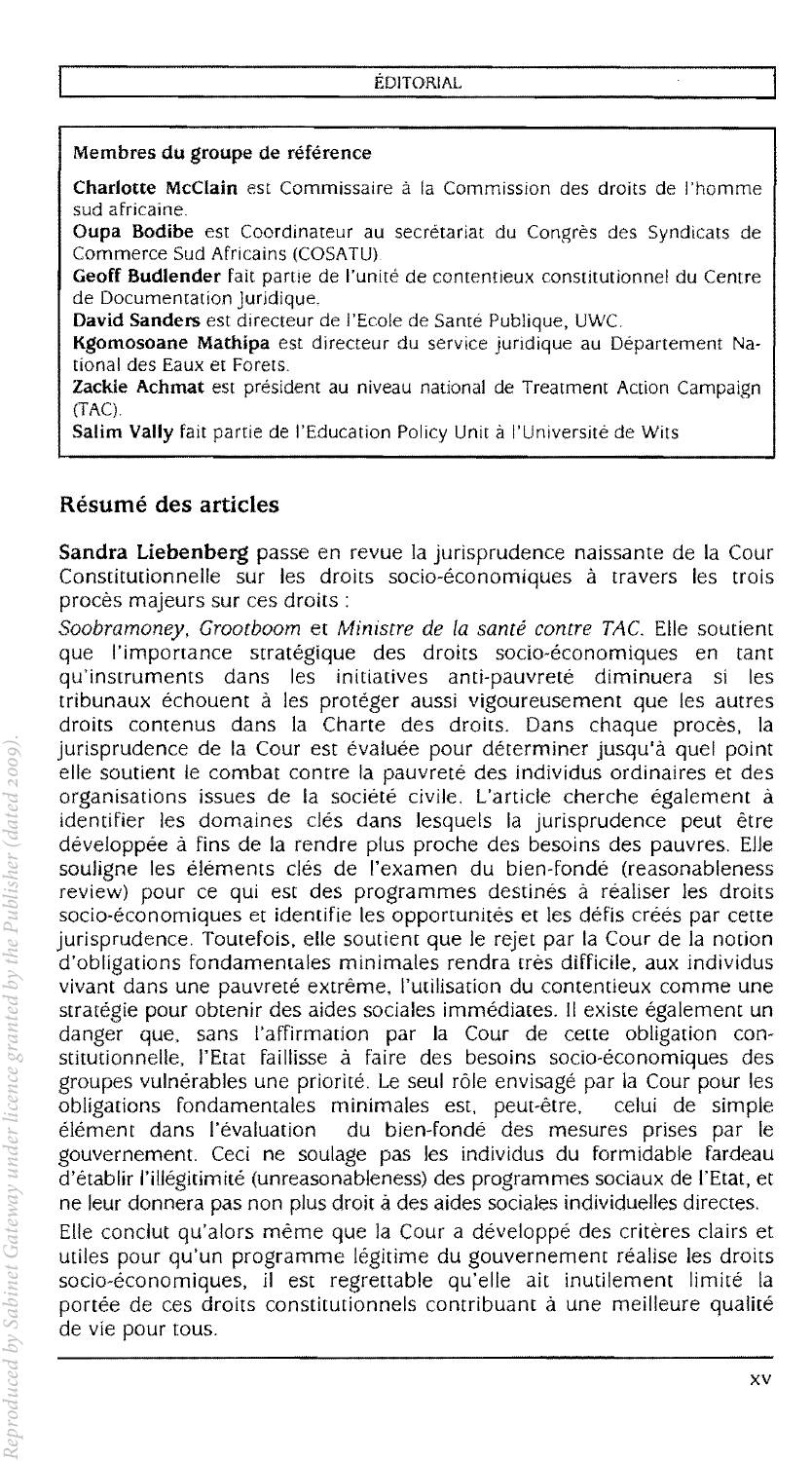Edgar Pieterse et Mirjam van Donk se sont surtout occupés de la question de savoir si l'Etat sud africain post-apartheid a la capacité politique et d'organisation pour réussir à rompre avec le passé pour assurer la réalisation progressive des droits socio-économiques, tels que prévus dans la Constitution. Toutefois, la question de la capacité de l'Etat à promouvoir le développement social ne peut être détachée de celle de I'activisme de la societe civile a uriliser, definir et elargir I'espace politique pour faire progresser la réalisation des droits socio-économiques et des politiques en faveur des pauvres en general. L'article examine la capacite de l'Etat et I'engagement de la societe civile dans Ie contexte d'episodes historiques et socio-economiques specifiques de la transition de l'Afrique du Sud.

Etant donné le lien intrinsèque entre les droits socio-économiques, le concept de développement intégré semble particulièrement utile pour guider I'engagement du secteur public dans la realisation de ces droits. L'article conclut qu'il existe de sérieuses limites à la capacité de l'Etat,<br>premièrement, à établir un agenda politique cohérent sur le premierement, a etablir un agenda politique coherent sur Ie développement intégré et, deuxièmement, à traduire un tel agenda en un programme pratique de mise en œuvre. De la même façon, après avoir passe en revue des exemples d'activisrne de la societe civile, I'article suggere que peu de campagnes recentes menees par la societe civile ont été à même d'allier une mobilisation sociale efficace avec la promotion<br>d'engagements sur les droits socio-économiques, dans des zones d'engagements sur les droits socio-economiques, dans des zones geographiques specifiques. L'article conclut en idcntifiant une serie de questions fondamentales qui sont essentielles au dialogue permanent sur la réalisation des droits socio-économiques.

Kam Chetty étudie les conséquences des droits socio-économiques contenus dans la Constitution sud africaine sur les finances publiques et la jurisprudence en évolution sur ces droits. En se référant aux trois principaux jugements de la Cour constitutionnelle sur les droits socioeconomiques. il analyse les obligations auxquelles Ie gouvernement est soumis et souligne les cinq problemes de finances publiques cles qui influencent la réalisation des droits socio-économiques. Le premier reconnait la difficulté de s'occuper des droits socio-économiques dans le contexte post-apartheid, et plus particulièrement la difficulté de s'occuper de l'inegalite economique et sociale profondement ancree et du retard massif du service public, dans Ie contexte de contraintes institurionnelles et financieres significarives. Le second explore la signification des deux types d'obligations imposees par les dispositions sur les droits socioeconomiques contenues dans la Constitution: ceux auxquels on peut déroger en vertu de contraintes financières et les droits absolus, tel que les droits socio-économiques des enfants. Le troisième donne une brève vue d'ensemble des Facteurs economiques cles qui sont a la base de la disponibilite des ressources et de I'approche choisie par les tribunaux pour réviser les questions relatives aux ressources. Pour le quatrième, il dégage des trois jugements, un cadre pour évaluer le bien-fondé d'une politique. Ceci implique l'etude, des relations fiscales intergouvernementales. de la solidité des programmes du gouvernement et des plans financiers les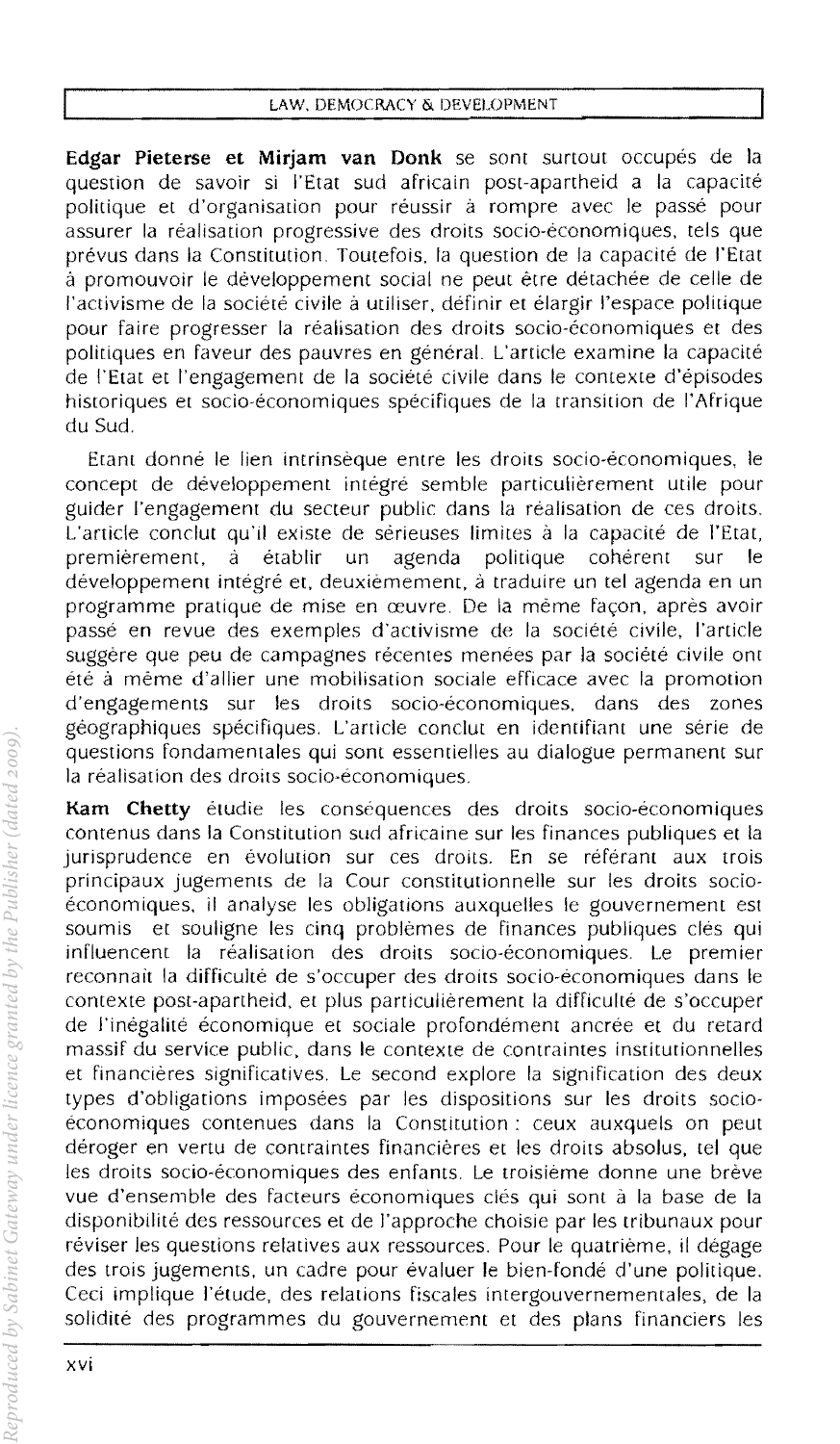accompagnant, et de leur potentiel à exclure les groupes vulnérables, par exemple, les enfants et les personnes vivant dans un état de nécessité terrible. Enfin, I'artide analyse les tendances dans les depenses publiques, en fournissant un cadre pour examiner si les coupes dans les depenses publiques peuvent etre justifiees ou decrites comme des mesures rétrogrades.

En conclusion, il soutient qu'une approche reposant exclusivement sur le contentieux est inadéquate pour promouvoir la réalisation des droits socio-économiques. Le besoin de développer des mécanismes d'encadrement efficaces, pour les aspects de finances publiques des droits socio-économiques, est d'une importance cruciale.

**Kameshni Pillay** soutient que, bien que Ie jugement Grootboom ait ete salué comme une victoire importante pour les pauvres et les personnes sans terre en Afrique du Sud, il n'a pas eu pour résultat (à la date de la redaction de I'article) la mise en ceuvre par l'Etat d'un programme national compréhensif qui assure un accès plus rapide à la terre pour les personnes dans des situations désespérées et d'urgence. Cette inaction de la part de l'Etat peut être au moins partiellement attribuée au fait que I'ordonnance etablie par la Cour constitutionnelle dans Grootboom n'a pas ete jusqu'a obliger l'Etat a prendre des mesures pour rectifier I'inconstitutionnalite inherente a son programme de logement. L'affaire Grootboom demontre clairement que si le système judiciaire n'adopte pas une approche ferme en obligeant les autres branches de I'Etat a agir en conformite de leurs devoirs constitutionnels, les ordres de la Cour seront inefficaces à faire cesser l'inconstitutionnalité relevée. Le système judiciaire courra ainsi le risque de faillir à son obligation constitutionnelle de respecter, protéger, promouvoir et réaliser les droits consacrés par la Charte des droits. Les ordres obligatoires dispensés dans l'affaire Ministre<br>de la santé contre Treatment Action Campaign représentent une de la santé contre Treatment Action Campaign représentent une amelioration dans la jurisprudence curative de la Cour constitutionnelle sur les droits socio-économiques. Toutefois la cour a refusé d'inclure une interdiction fondamentale car elle a estimé qu'il n'y avait pas de raison de croire que Ie gouvernement ne respecterait et n'executerait pas ses ordres. L'auteur soutient que cette position était injustifiée étant donné les faits de l'espece et la discutable mise en application de la jurisprudence Grootboom.

Edward Lahiff et Sam Rugege évaluent la politique de réforme agraire sud africaine à la lumière des jugements Grootboom et Treatment Action Campaign. Un accent particulier est mis sur Ie programme de redistribution de terres, qui cherche à donner effet à la section 25(5) de la Constitution sud africaine. Les auteurs commencent par analyser Ie cadre constitutionnel, legislatif et politique pour une redistribution dans les zones urbaines comme rurales. Prenant I'exemple du jugement Grootboom, ils posent la question « est ce que le programme de redistribution agraire est légitime ? » Ils cherchent à répondre à cette question en étudiant les aspects clés du programme, les cibles fixées par le gouvernement et les ressources qui lui sont allouées. Par la suite, ils